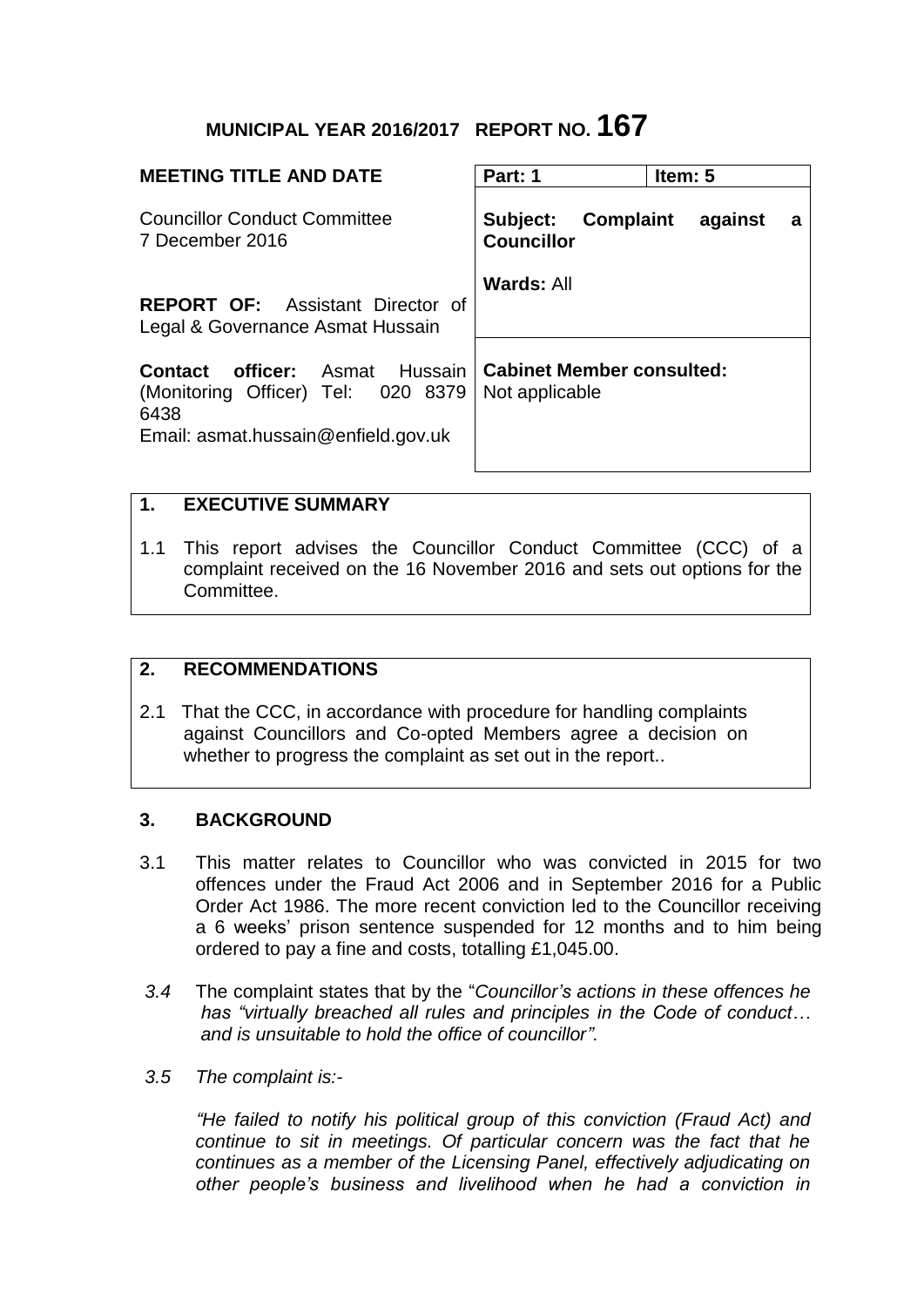*relation to his business and license to drive a Hackney Carriage. Indeed, the matter might not have come to light at all but for information gleaned by the Turkish Press and subsequently published.*

*In September 2016 at Highbury Magistrates Court convicted of an offence provoking violence... arising from a road a rage incident, in which he threated the other party o the incident with a hammer which he brought from his car. For this he was sentenced.*

*Once again he attempted to mislead all members of the council as to the facts of the offence by pretending that the offence merely consisted of swearing in a verbal altercation.*

*These three offences and his conduct in not reporting the first conviction and then issuing a misleading statement in respect of the second on any analysis brings him in the office of councillor into disrepute and by extension runs the risk of bringing the whole of the authority into disrepute as well"*

- 3.6 The Monitoring Officer considered the complaint and in consultation with one of the Independent Persons decided that the complaint should be brought to the committee for further determination.
- 3.7 The Council's procedure for handling complaints as set out in Appendix A of the Code of Conduct - para 4.2 "Process", is as follows: -

The process may include:

- (a) Requests for further information/evidence
- (b) Informal resolution to the satisfaction of all parties
- (c) Mediation
- (d) Investigation and/or

(e) Referral to the Councillor Conduct Committee where the Monitoring Officer feels it would not be appropriate for him/her to take a decision.

- 3.8 The committee is asked to consider the report under reference to 4.2 (e). The Monitoring Officer feels that it would not be appropriate for her to take a decision on the complaint as the complaint is factual with regards to the conviction of the Councillor therefore there is no need for an investigation to be undertaken with regards to the facts. The procedure at 5.2 (b) Consideration of Complaints by the Monitoring Officer also makes reference to the committee being asked to determine the matter if it is not possible for the Monitoring Officer to do so.
- 3.9 When determining how and if to proceed further with the complaint the committee will need to decide firstly whether the complaint meets the Criteria for Eligibility of complaints as set out in Para 3 of the procedure, and if it does then follow the process set out in Para 7 Consideration of Complaints by CCC and the CCC procedure for hearing complaints.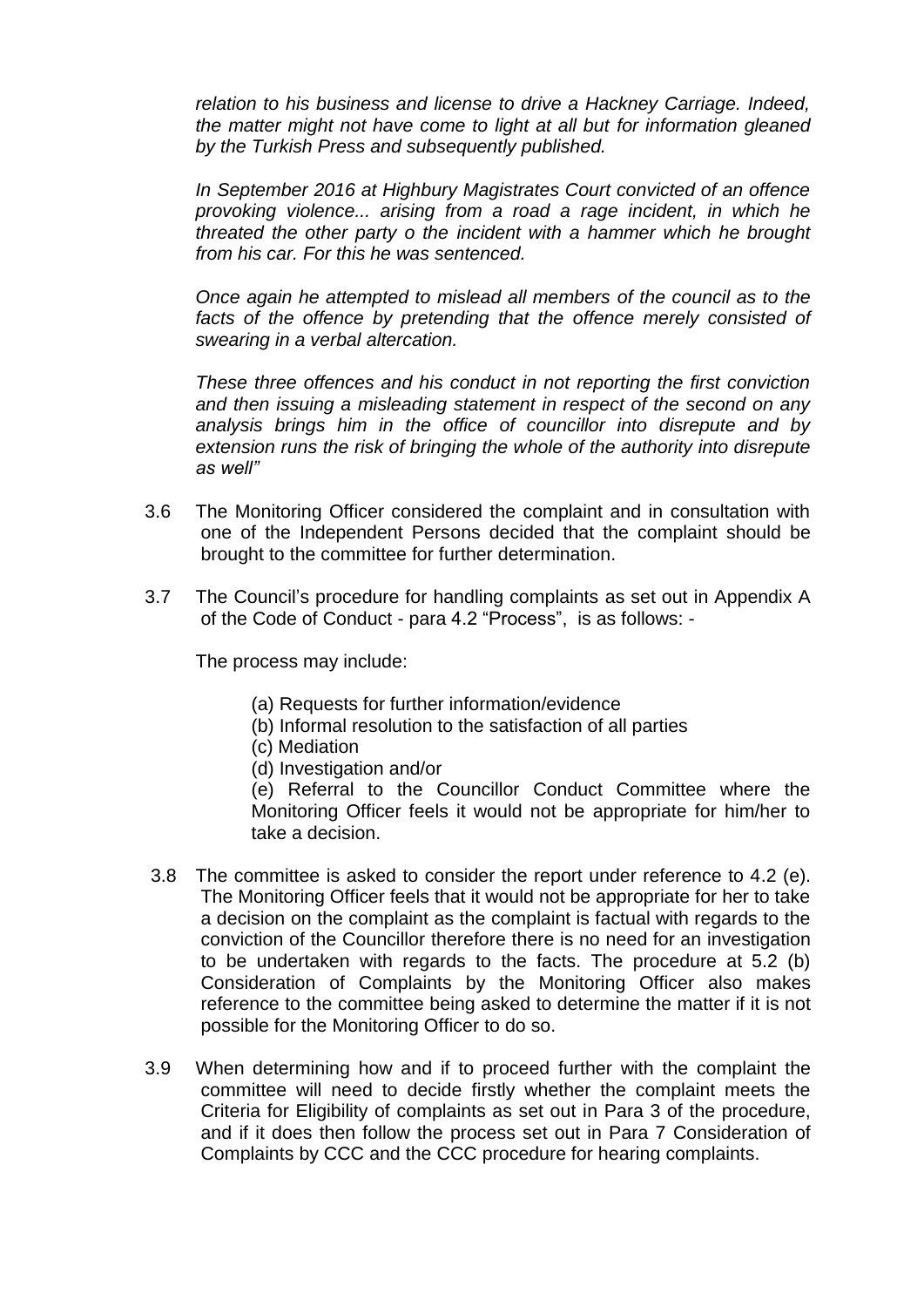- 3.10 Both the complainant and the members concerned have been advised of the report to the Committee.
- 3.11 If the Committee decides to proceed with the complaint the Monitoring Office will make the necessary arrangements for a hearing, including representations from both parties associated with the complaint and their attendance at the hearing, if required by the Committee.

#### **4. ALTERNATIVE OPTIONS CONSIDERED**

The procedure for handling complaints is attached at Appendix A to the report.

#### **5. REASONS FOR RECOMMENDATIONS**

To comply with the Council's Councillor Complaints Procedure.

#### **6. COMMENTS OF THE DIRECTOR OF FINANCE, RESOURCES AND CUSTOMER SERVICES AND OTHER DEPARTMENTS**

#### **6.1 Financial Implications**

None.

#### **6.2 Legal Implications**

- 6.2.1 The Authority has adopted a local code of conduct under the Localism Act 2011 to assist members in the discharge of their obligations to the Authority, local communities and the public at large. The code also oversees the behaviour of members, covers the receipt and handling of complaints and provides a safeguard against unacceptable behaviour. This report is carried out in accordance with the Council's Code of Conduct and procedure for Handling Complaints.
- 6.2.2 The Committee should note that under the Councillor Code of Conduct / Procedure for Handling Complaints against Councillors and Co-opted Members.

#### *7.* **KEY RISKS**

Decisions could be open to challenge if the Council's procedure is not properly followed.

#### **8. IMPACT ON COUNCIL PRIORITIES**

#### **8.1 Fairness for All, Growth and Sustainability and Strong Communities**

Not applicable